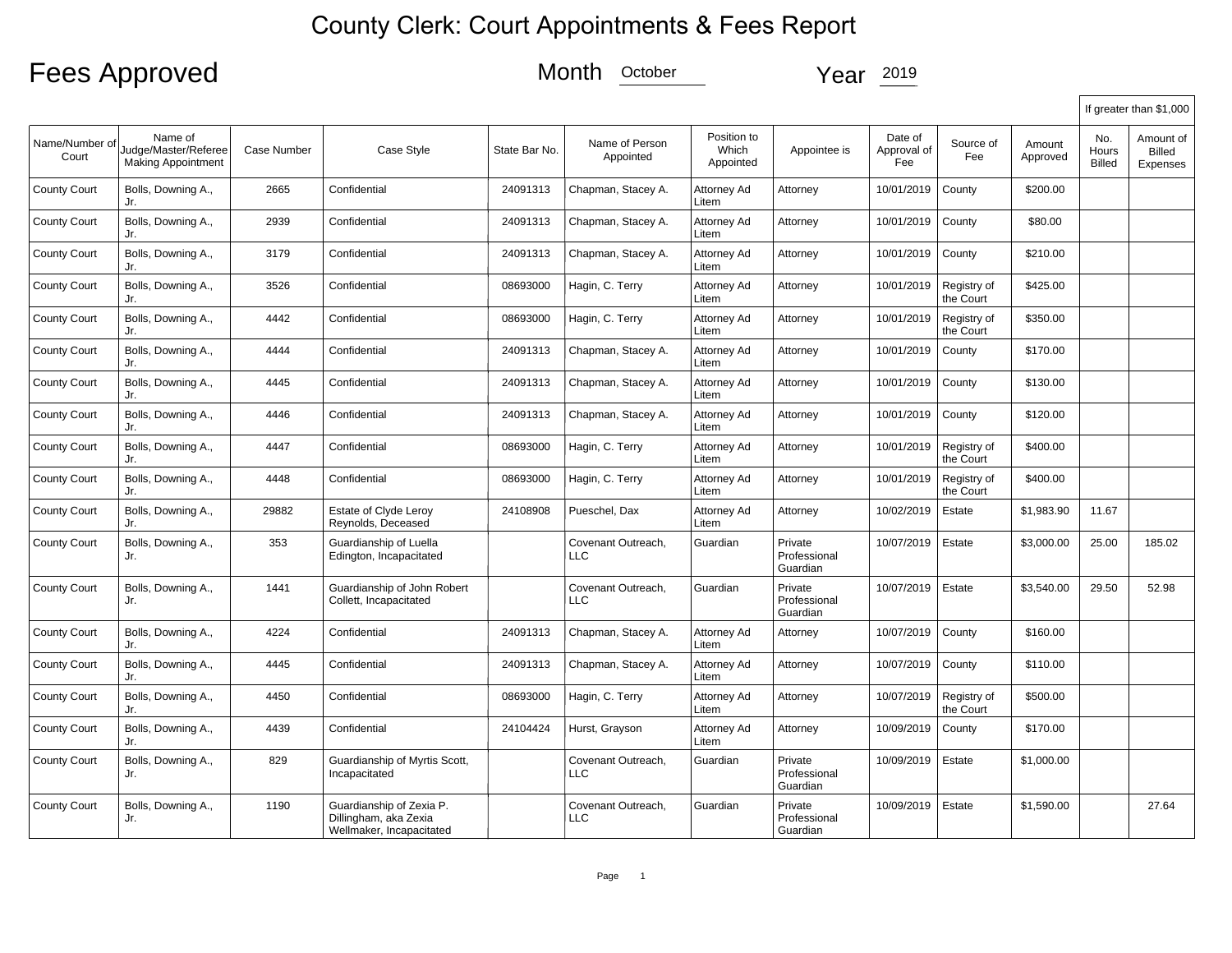|                         |                                                              |                    |                                                                    |               |                             |                                   |              |                               |                          |                    |                               | If greater than \$1,000                |
|-------------------------|--------------------------------------------------------------|--------------------|--------------------------------------------------------------------|---------------|-----------------------------|-----------------------------------|--------------|-------------------------------|--------------------------|--------------------|-------------------------------|----------------------------------------|
| Name/Number of<br>Court | Name of<br>Judge/Master/Referee<br><b>Making Appointment</b> | <b>Case Number</b> | Case Style                                                         | State Bar No. | Name of Person<br>Appointed | Position to<br>Which<br>Appointed | Appointee is | Date of<br>Approval of<br>Fee | Source of<br>Fee         | Amount<br>Approved | No.<br>Hours<br><b>Billed</b> | Amount of<br><b>Billed</b><br>Expenses |
| <b>County Court</b>     | Bolls, Downing A.,<br>Jr.                                    | 4118               | Confidential                                                       | 24104424      | Hurst, Grayson              | Attorney Ad<br>Litem              | Attorney     | 10/09/2019                    | County                   | \$130.00           |                               |                                        |
| <b>County Court</b>     | Bolls, Downing A.,<br>Jr.                                    | 4440               | Confidential                                                       | 24104424      | Hurst, Grayson              | Attorney Ad<br>Litem              | Attorney     | 10/09/2019                    | County                   | \$130.00           |                               |                                        |
| <b>County Court</b>     | Bolls, Downing A.,<br>Jr.                                    | 29784              | Estate of Larry Richard Tobey,<br>Jr., Deceased                    | 15043300      | Nix, Clinton                | Attorney Ad<br>Litem              | Attorney     | 10/09/2019                    | Estate                   | \$675.00           |                               |                                        |
| <b>County Court</b>     | Bolls, Downing A.,<br>Jr.                                    | 29934              | Estate of Melvin Robert<br>McCardell, III, Deceased                | 24113602      | Mancine, Chad               | Attorney Ad<br>Litem              | Attorney     | 10/14/2019                    | Estate                   | \$1,643.00         | 8.00                          |                                        |
| <b>County Court</b>     | Bolls, Downing A.,<br>Jr.                                    | 1193               | Conveyance of Real Property<br>of a Minor, Daniel Damon<br>Esparza | 24046895      | Sprott, David A.            | Attorney Ad<br>Litem              | Attorney     | 10/16/2019                    | County                   | \$150.00           |                               |                                        |
| <b>County Court</b>     | Bolls, Downing A.,<br>Jr.                                    | 4290               | Confidential                                                       | 24079191      | Regan, Blaise               | Attorney Ad<br>Litem              | Attorney     | 10/16/2019                    | County                   | \$150.00           |                               |                                        |
| <b>County Court</b>     | Bolls, Downing A.,<br>Jr.                                    | 1416               | Guardianship of Payton R.<br>Howle, Incapacitated                  | 24027316      | Fowlkes, Cathy              | Attorney Ad<br>Litem              | Attorney     | 10/18/2019                    | Applicant                | \$495.00           |                               |                                        |
| <b>County Court</b>     | Bolls, Downing A.,<br>Jr.                                    | 1464               | Guardianship of Donna Marie<br>Nichols, Incapacitated              | 24081675      | Gore, Katie McCracken       | Attorney Ad<br>Litem              | Attorney     | 10/18/2019                    | Estate                   | \$752.50           |                               |                                        |
| <b>County Court</b>     | Bolls, Downing A.,<br>Jr.                                    | 1464               | Guardianship of Donna Marie<br>Nichols, Incapacitated              | 24081675      | Gore, Katie McCracken       | Attorney Ad<br>Litem              | Attorney     | 10/18/2019                    | County                   | \$467.00           |                               |                                        |
| <b>County Court</b>     | Bolls, Downing A.,<br>Jr.                                    | 4450               | Confidential                                                       | 08693000      | Hagin, C. Terry             | Attorney Ad<br>Litem              | Attorney     | 10/18/2019                    | Registry of<br>the Court | \$250.00           |                               |                                        |
| <b>County Court</b>     | Bolls, Downing A.,<br>Jr.                                    | 4454               | Confidential                                                       | 08693000      | Hagin, C. Terry             | Attorney Ad<br>Litem              | Attorney     | 10/18/2019                    | Registry of<br>the Court | \$425.00           |                               |                                        |
| <b>County Court</b>     | Bolls, Downing A.,<br>Jr.                                    | 29720              | Estate of Margarito Sanchez<br>Mark Magana, Deceased               | 10313750      | Hurst, David M.             | Attorney Ad<br>Litem              | Attorney     | 10/18/2019                    | Estate                   | \$885.00           |                               |                                        |
| <b>County Court</b>     | Bolls, Downing A.,<br>Jr.                                    | 4278               | Confidential                                                       | 24079191      | Regan, Blaise               | Attorney Ad<br>Litem              | Attorney     | 10/21/2019                    | County                   | \$150.00           |                               |                                        |
| <b>County Court</b>     | Bolls, Downing A.,<br>Jr.                                    | 4455               | Confidential                                                       | 24079191      | Regan, Blaise               | Attorney Ad<br>Litem              | Attorney     | 10/21/2019                    | County                   | \$150.00           |                               |                                        |
| <b>County Court</b>     | Bolls, Downing A.,<br>Jr.                                    | 4456               | Confidential                                                       | 24079191      | Regan, Blaise               | Attorney Ad<br>Litem              | Attorney     | 10/21/2019                    | County                   | \$150.00           |                               |                                        |
| <b>County Court</b>     | Bolls, Downing A.,<br>Jr.                                    | 4355               | Confidential                                                       | 24104424      | Hurst, Grayson              | Attorney Ad<br>Litem              | Attorney     | 10/22/2019                    | County                   | \$280.00           |                               |                                        |
| <b>County Court</b>     | Bolls, Downing A.,<br>Jr.                                    | 29965              | Estate of Clara Crawford<br>McCrory, Deceased                      | 10313750      | Hurst, David M.             | Attorney Ad<br>Litem              | Attorney     | 10/25/2019                    | Estate                   | \$620.25           |                               |                                        |
| <b>County Court</b>     | Bolls, Downing A.,<br>Jr.                                    | 3913               | Confidential                                                       | 24079191      | Regan, Blaise               | Attorney Ad<br>Litem              | Attorney     | 10/28/2019                    | County                   | \$150.00           |                               |                                        |
| <b>County Court</b>     | Bolls, Downing A.,<br>Jr.                                    | 4456               | Confidential                                                       | 24079191      | Regan, Blaise               | Attorney Ad<br>Litem              | Attorney     | 10/28/2019                    | County                   | \$80.00            |                               |                                        |
| <b>County Court</b>     | Bolls, Downing A.,<br>Jr.                                    | 29777              | Estate of Guy Walter Morrow,<br>Deceased                           | 15043300      | Nix, Clinton                | Attorney Ad<br>Litem              | Attorney     | 10/30/2019                    | Estate                   | \$862.50           |                               |                                        |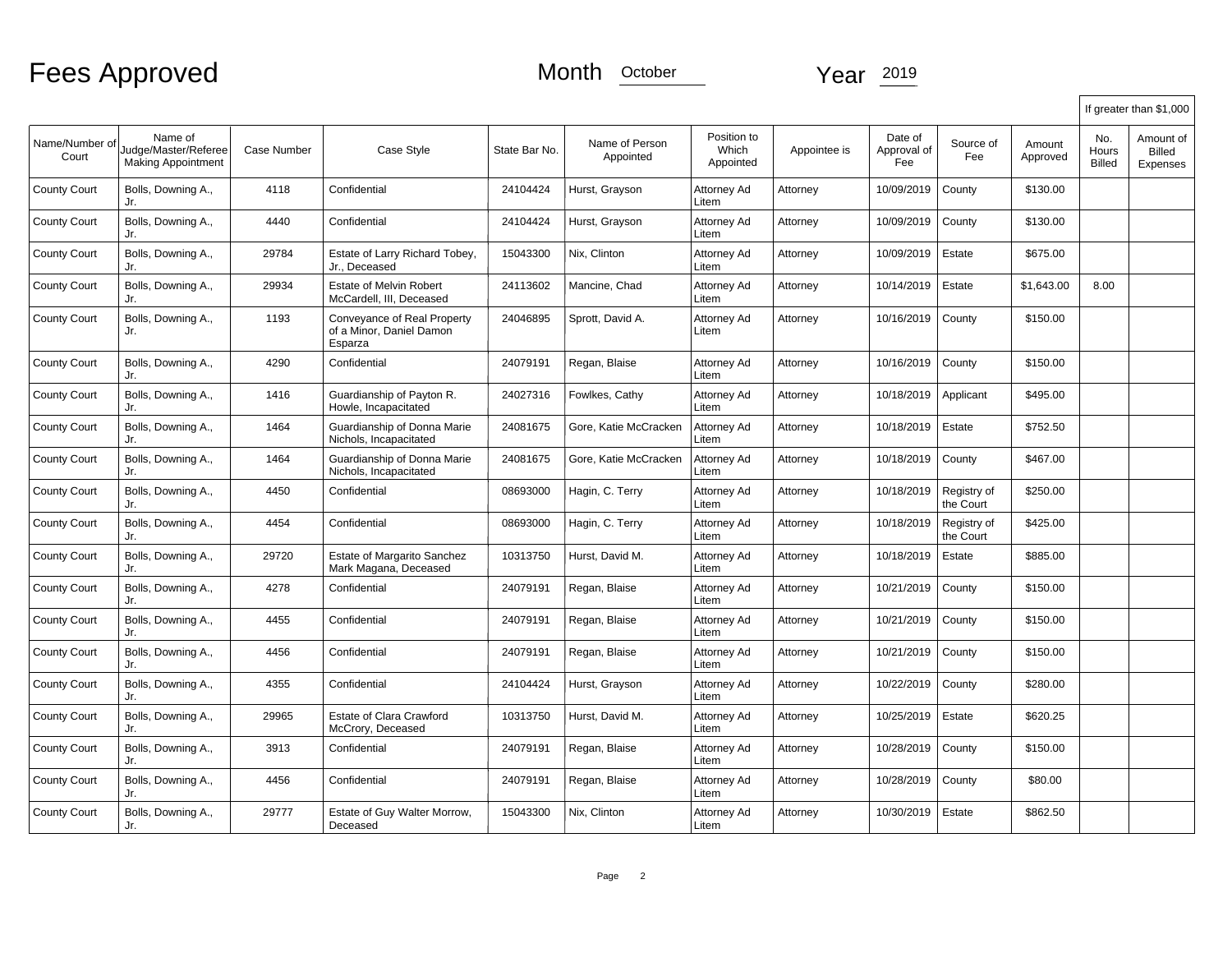# Fees Approved Month <u>October</u> Year 2019

|                          |                                                       |             |                                                           |               |                             |                                   |                                   |                               |                  |                    |                                      | If greater than \$1,000         |
|--------------------------|-------------------------------------------------------|-------------|-----------------------------------------------------------|---------------|-----------------------------|-----------------------------------|-----------------------------------|-------------------------------|------------------|--------------------|--------------------------------------|---------------------------------|
| Name/Number of<br>Court  | Name of<br>Judge/Master/Referee<br>Making Appointment | Case Number | Case Style                                                | State Bar No. | Name of Person<br>Appointed | Position to<br>Which<br>Appointed | Appointee is                      | Date of<br>Approval of<br>Fee | Source of<br>Fee | Amount<br>Approved | No.<br><b>Hours</b><br><b>Billed</b> | Amount of<br>Billed<br>Expenses |
| County Court at<br>Law 1 | Harper, Robert                                        | 1-1226      | Guardianship of Andera<br>Clements, Incapacitated         | 24045375      | Adams, Sarah                | Attorney Ad<br>∟item              | Attorney                          | 10/30/2019                    | Estate           | \$1,104.75         | 5.00                                 | 109.04                          |
| County Court             | Bolls, Downing A.,                                    | 1293        | Guardianship of Zackery Drew<br>Lynn Alvey, Incapacitated | 16827220      | Rice, Charles E.            | l Guardian Ad<br>Litem            | Attorney                          | 10/31/2019   County           |                  | \$325.00           |                                      |                                 |
| County Court             | Bolls, Downing A.,                                    | 1464        | Guardianship of Donna Marie<br>Nichols, Incapacitated     |               | Berl, Kelly Nichols         | Guardian                          | <b>Friend or Family</b><br>Member | 10/31/2019                    | Estate           | \$3,840.00         | 32.00                                | 1154.05                         |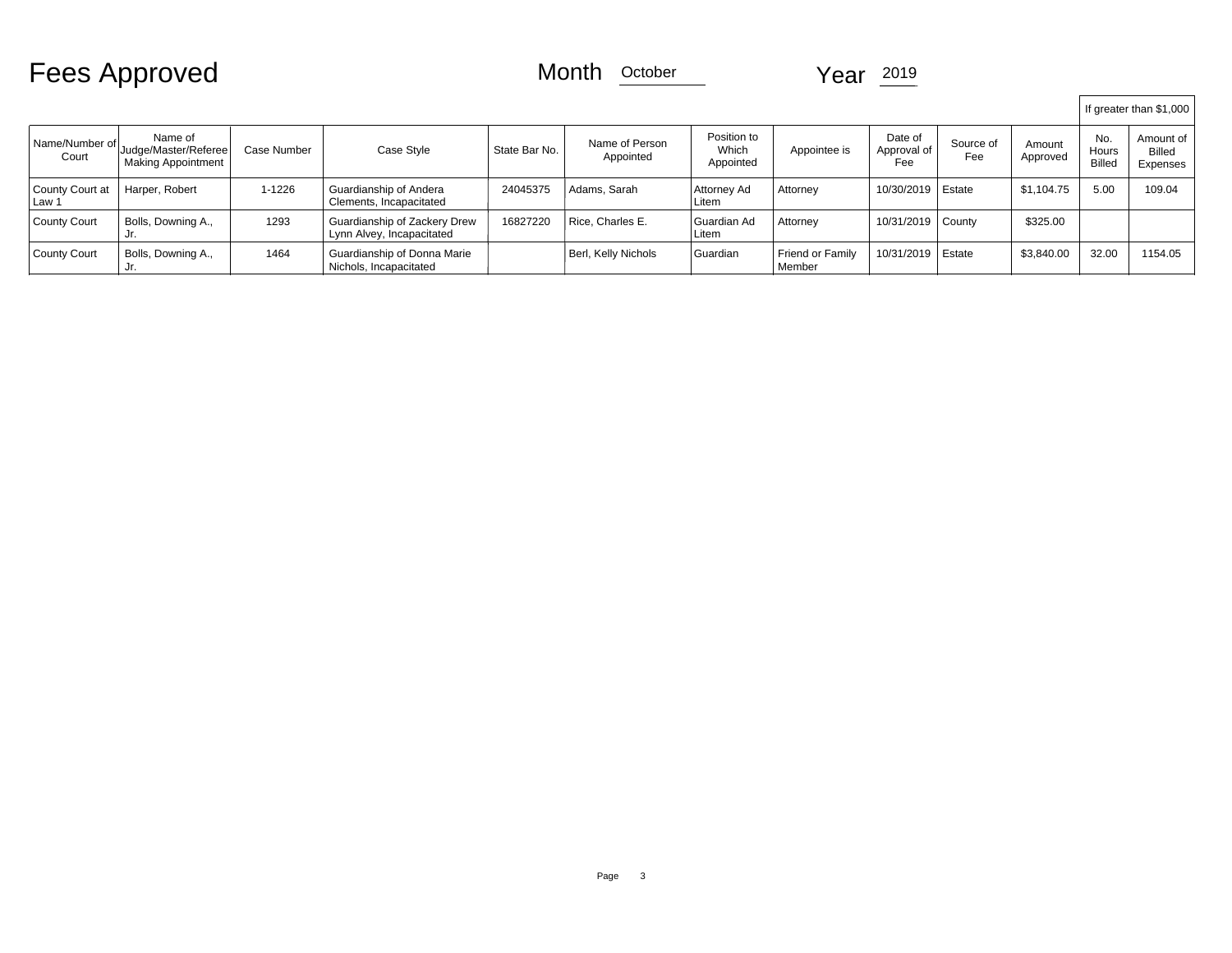# Appointments Approved Month **October** Year 2019

| Name/Number of<br>Court             | Name of<br>Judge/Master/Referee<br>Making Appointment | Case Number | Case Style                                            | State Bar No. | Name of Person<br>Appointed | Position to Which<br>Appointed | Appointee is                            | Date of<br>Appointment |
|-------------------------------------|-------------------------------------------------------|-------------|-------------------------------------------------------|---------------|-----------------------------|--------------------------------|-----------------------------------------|------------------------|
| <b>County Court</b>                 | Bolls, Downing A., Jr.                                | 4290        | Confidential                                          | 24079191      | Regan, Blaise               | Attorney Ad Litem              | Attorney                                | 10/01/2019             |
| <b>County Court</b>                 | Bolls, Downing A., Jr.                                | 4449        | Confidential                                          | 24104403      | Reyes, Chloe                | Attorney Ad Litem              | Attorney                                | 10/02/2019             |
| <b>County Court</b>                 | Bolls, Downing A., Jr.                                | 4450        | Confidential                                          | 08693000      | Hagin, C. Terry             | Attorney Ad Litem              | Attorney                                | 10/03/2019             |
| <b>County Court</b>                 | Bolls, Downing A., Jr.                                | 1464        | Guardianship of Donna Marie Nichols,<br>Incapacitated | 24081675      | Gore, Katie<br>McCracken    | Attorney Ad Litem              | Attorney                                | 10/04/2019             |
| <b>County Court</b>                 | Bolls, Downing A., Jr.                                | 4343        | Confidential                                          | 24104424      | Hurst, Grayson              | Attorney Ad Litem              | Attorney                                | 10/07/2019             |
| <b>County Court</b>                 | Bolls, Downing A., Jr.                                | 4451        | Confidential                                          | 24104424      | Hurst, Grayson              | Attorney Ad Litem              | Attorney                                | 10/07/2019             |
| <b>County Court</b>                 | Bolls, Downing A., Jr.                                | 4452        | Confidential                                          | 24104424      | Hurst, Grayson              | Attorney Ad Litem              | Attorney                                | 10/07/2019             |
| <b>County Court</b>                 | Bolls, Downing A., Jr.                                | 4453        | Confidential                                          | 24104424      | Hurst, Grayson              | Attorney Ad Litem              | Attorney                                | 10/07/2019             |
| <b>County Court</b>                 | Bolls, Downing A., Jr.                                | 29977       | Estate of Edna Kathleen Snow,<br>Deceased             | 16827220      | Rice, Charles E.            | Attorney Ad Litem              | Attorney                                | 10/07/2019             |
| <b>County Court</b>                 | Bolls, Downing A., Jr.                                | 3079        | Confidential                                          | 24104424      | Hurst, Grayson              | Attorney Ad Litem              | Attorney                                | 10/11/2019             |
| County Court at<br>Law <sub>2</sub> | Haag, Harriett L.                                     | 2-1230      | Guardianship of Hallie L. Spry,<br>Incapacitated      | 24046895      | Sprott, David A.            | Attorney Ad Litem              | Attorney                                | 10/11/2019             |
| <b>County Court</b>                 | Bolls, Downing A., Jr.                                | 1464        | Guardianship of Donna Marie Nichols,<br>Incapacitated |               | Berl, Kelly Nichols         | Guardian                       | Friend or Family<br>Member              | 10/15/2019             |
| <b>County Court</b>                 | Bolls, Downing A., Jr.                                | 4454        | Confidential                                          | 08693000      | Hagin, C. Terry             | Attorney Ad Litem              | Attorney                                | 10/15/2019             |
| <b>County Court</b>                 | Bolls, Downing A., Jr.                                | 1464        | Guardianship of Donna Marie Nichols,<br>Incapacitated |               | Berl, Kelly Nichols         | Guardian                       | Friend or Family<br>Member              | 10/16/2019             |
| County Court at<br>Law 1            | Harper, Robert                                        | 1450        | Guardianship of Kenneth Henry Bond,<br>Incapacitated  |               | Gruben, Kendra              | Guardian                       | Friend or Family<br>Member              | 10/16/2019             |
| County Court at<br>Law 1            | Harper, Robert                                        | 1450        | Guardianship of Kenneth Henry Bond,<br>Incapacitated  |               | Covenant Outreach,<br>LLC   | Guardian                       | <b>Private Professional</b><br>Guardian | 10/16/2019             |
| <b>County Court</b>                 | Bolls, Downing A., Jr.                                | 1437        | Guardianship of Herbert Volcko,<br>Incapacitated      | 15043300      | Nix, Clinton                | Attorney Ad Litem              | Attorney                                | 10/17/2019             |
| <b>County Court</b>                 | Bolls, Downing A., Jr.                                | 4455        | Confidential                                          | 24079191      | Regan, Blaise               | Attorney Ad Litem              | Attorney                                | 10/17/2019             |
| <b>County Court</b>                 | Bolls, Downing A., Jr.                                | 4278        | Confidential                                          | 24079191      | Regan, Blaise               | Attorney Ad Litem              | Attorney                                | 10/18/2019             |